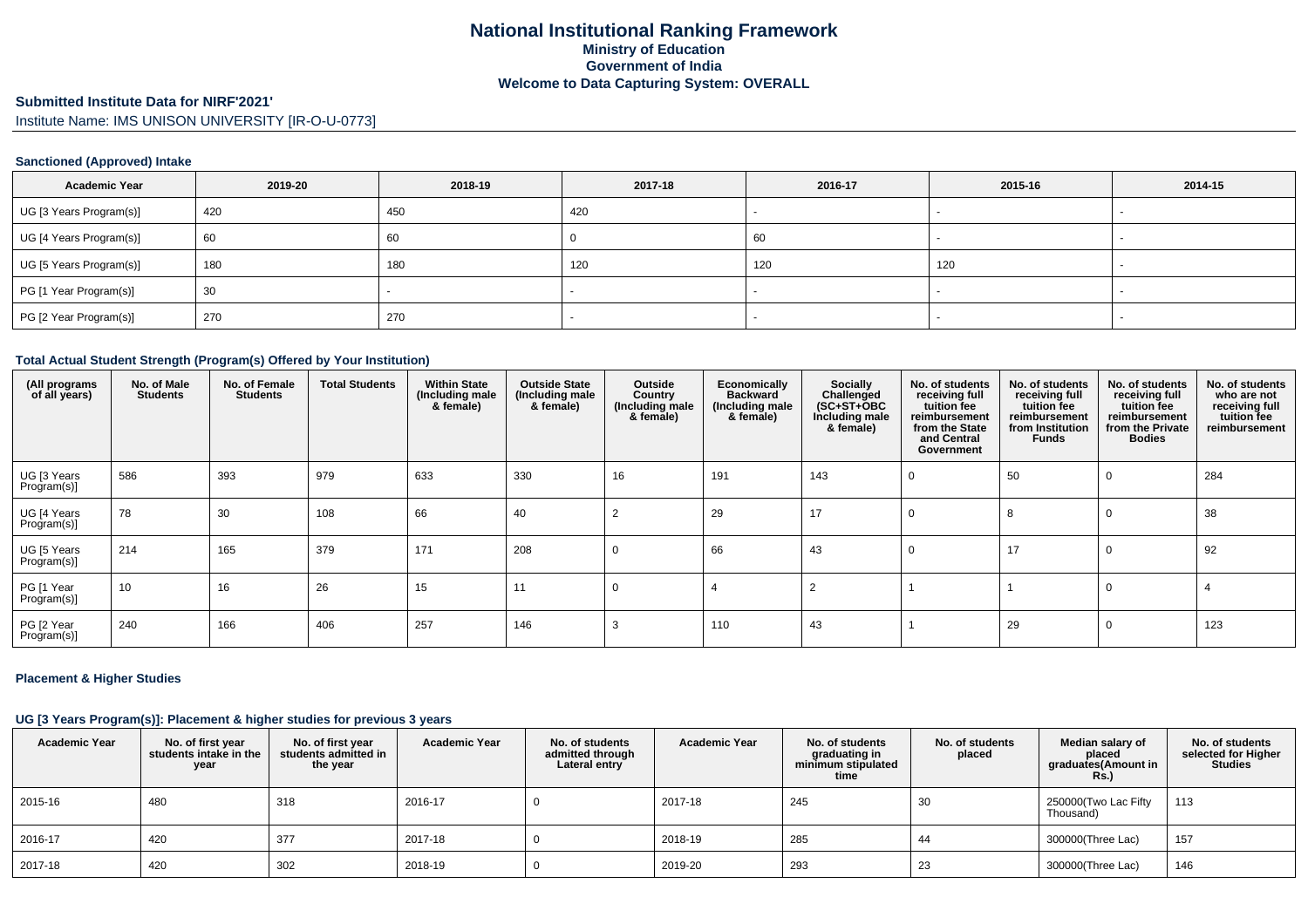#### **UG [4 Years Program(s)]: Placement & higher studies for previous 3 years**

| <b>Academic Year</b> | No. of first year<br>students intake in the<br>year | No. of first year<br>students admitted in<br>the year | <b>Academic Year</b> | No. of students<br>admitted through<br>Lateral entry | <b>Academic Year</b> | No. of students<br>graduating in<br>minimum stipulated<br>time | No. of students<br>placed | Median salary of<br>placed<br>graduates(Amount in<br>Rs. | No. of students<br>selected for Higher<br><b>Studies</b> |
|----------------------|-----------------------------------------------------|-------------------------------------------------------|----------------------|------------------------------------------------------|----------------------|----------------------------------------------------------------|---------------------------|----------------------------------------------------------|----------------------------------------------------------|
| 2014-15              | 30                                                  | 24                                                    | 2015-16              |                                                      | 2017-18              | 18                                                             |                           | 325000(Three Lac<br>Twenty Five<br>Thousand)             |                                                          |
| 2015-16              |                                                     |                                                       | 2016-17              |                                                      | 2018-19              |                                                                |                           | O(Zero)                                                  | U                                                        |
| 2016-17              | 60                                                  | 14                                                    | 2017-18              |                                                      | 2019-20              | 13                                                             |                           | 305000(Three Lac Five<br>Thousand)                       |                                                          |

### **UG [5 Years Program(s)]: Placement & higher studies for previous 3 years**

| <b>Academic Year</b> | No. of first year<br>students intake in the<br>year | No. of first year<br>students admitted in<br>the year | <b>Academic Year</b> | No. of students<br>admitted through<br>Lateral entry | <b>Academic Year</b> | No. of students<br>graduating in<br>minimum stipulated<br>time | No. of students<br>placed | Median salary of<br>placed<br>graduates(Amount in<br>Rs. | No. of students<br>selected for Higher<br><b>Studies</b> |
|----------------------|-----------------------------------------------------|-------------------------------------------------------|----------------------|------------------------------------------------------|----------------------|----------------------------------------------------------------|---------------------------|----------------------------------------------------------|----------------------------------------------------------|
| 2013-14              | 180                                                 | 85                                                    | 2014-15              |                                                      | 2017-18              | 83                                                             | 20                        | 300000(Three Lac)                                        | 15                                                       |
| 2014-15              | 120                                                 | 80                                                    | 2015-16              |                                                      | 2018-19              | 79                                                             | 12                        | 305000(Three Lac Five<br>Thousand)                       | 14                                                       |
| 2015-16              | 120                                                 | 66                                                    | 2016-17              |                                                      | 2019-20              | 63                                                             | 39                        | 305000(Three Lac Five<br>Thousand)                       | 12                                                       |

### **PG [1 Years Program(s)]: Placement & higher studies for previous 3 years**

| <b>Academic Year</b> | No. of first year<br>students intake in the<br>year | No. of first year<br>students admitted in<br>the year | <b>Academic Year</b> | No. of students graduating in minimum<br>stipulated time | No. of students<br>placed | Median salary of<br>placed<br>graduates(Amount in<br><b>Rs.)</b> | No. of students<br>selected for Higher<br><b>Studies</b> |
|----------------------|-----------------------------------------------------|-------------------------------------------------------|----------------------|----------------------------------------------------------|---------------------------|------------------------------------------------------------------|----------------------------------------------------------|
| 2017-18              | 20                                                  | 19                                                    | 2017-18              | 18                                                       |                           | 300000(Three Lac)                                                |                                                          |
| 2018-19              | 30                                                  | 24                                                    | 2018-19              | 24                                                       |                           | 360000(Three Lac<br>Sixty Thousand)                              |                                                          |
| 2019-20              | 30                                                  | 26                                                    | 2019-20              | 26                                                       |                           | 400000(Four Lac)                                                 | 10                                                       |

## **PG [2 Years Program(s)]: Placement & higher studies for previous 3 years**

| <b>Academic Year</b> | No. of first year<br>students intake in the<br>year | No. of first year<br>students admitted in<br>the year | <b>Academic Year</b> | No. of students graduating in minimum<br>stipulated time | No. of students<br>placed | Median salary of<br>placed<br>graduates(Amount in<br>R <sub>S</sub> | No. of students<br>selected for Higher<br><b>Studies</b> |
|----------------------|-----------------------------------------------------|-------------------------------------------------------|----------------------|----------------------------------------------------------|---------------------------|---------------------------------------------------------------------|----------------------------------------------------------|
| 2016-17              | 270                                                 | 244                                                   | 2017-18              | 213                                                      | 155                       | 310000(Three Lac Ten<br>Thousand)                                   | - 8                                                      |
| 2017-18              | 270                                                 | 246                                                   | 2018-19              | 215                                                      | 167                       | 325000(Three Lac<br><b>Twenty Five</b><br>Thousand)                 |                                                          |
| 2018-19              | 270                                                 | 195                                                   | 2019-20              | 192                                                      | 167                       | 400000(Four Lac)                                                    |                                                          |

#### **Ph.D Student Details**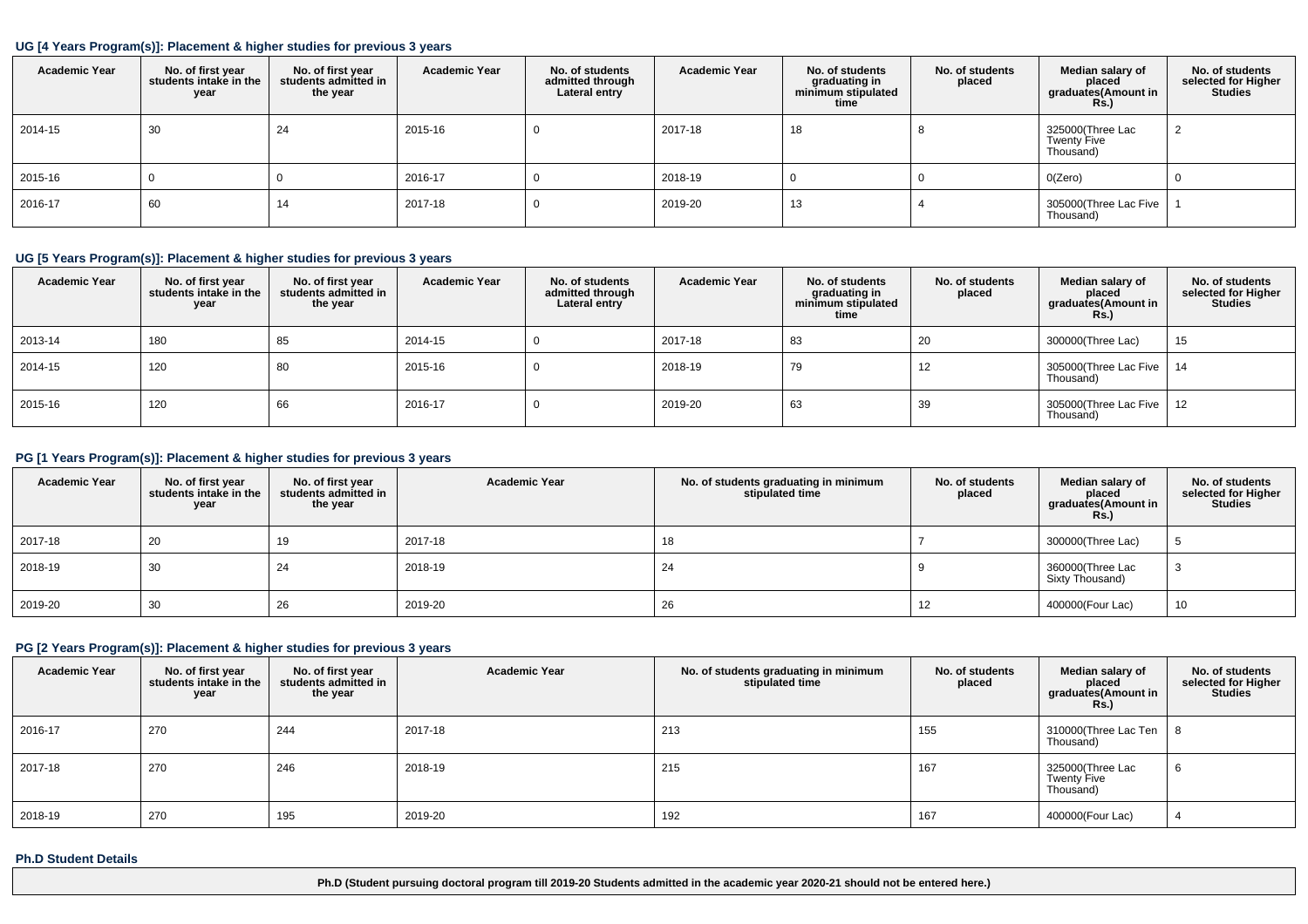|           |                               | <b>Total Students</b>                                      |  |  |  |
|-----------|-------------------------------|------------------------------------------------------------|--|--|--|
| Full Time |                               |                                                            |  |  |  |
| Part Time |                               | 14                                                         |  |  |  |
|           |                               | No. of Ph.D students graduated (including Integrated Ph.D) |  |  |  |
|           | 2019-20<br>2018-19<br>2017-18 |                                                            |  |  |  |
| Full Time |                               |                                                            |  |  |  |
| Part Time |                               |                                                            |  |  |  |

### **Financial Resources: Utilised Amount for the Capital expenditure for previous 3 years**

| <b>Academic Year</b>                                                                                 | 2019-20                                                               | 2018-19                                                                 | 2017-18                                                             |  |  |  |  |  |
|------------------------------------------------------------------------------------------------------|-----------------------------------------------------------------------|-------------------------------------------------------------------------|---------------------------------------------------------------------|--|--|--|--|--|
|                                                                                                      | <b>Utilised Amount</b>                                                | <b>Utilised Amount</b>                                                  | <b>Utilised Amount</b>                                              |  |  |  |  |  |
| Annual Capital Expenditure on Academic Activities and Resources (excluding expenditure on buildings) |                                                                       |                                                                         |                                                                     |  |  |  |  |  |
| Library                                                                                              | 3541709 (Thirty Five Lakh Forty One Thousand Seven<br>Hundred Nine)   | 3414658 (Thirty Four Lakh Fourteen Thousand Six Hundred<br>Fifty Eight) | 3484057 (Thirty Four Lakh Eighty Four Thousand Fifty Seven)         |  |  |  |  |  |
| New Equipment for Laboratories                                                                       | 4618620 (Forty Six Lakh Eighteen Thousand Six Hundred<br>Twenty)      | 6394010 (Sixty Three Lakh Ninety Four Thousand Ten)                     | 1389511 (Thirteen Lakh Eighty Nine Thousand Five Hundred<br>Eleven) |  |  |  |  |  |
| <b>Engineering Workshops</b>                                                                         | 0 (Zero)                                                              | 0 (Zero)                                                                | 0 (Zero)                                                            |  |  |  |  |  |
| Other expenditure on creation of Capital Assets (excluding<br>expenditure on Land and Building)      | 757488 (Seven Lakh Fifty Seven Thousand Four Hundred<br>Eighty Eight) | 406484 (Four Lakh Six Thousand Four Hundred Eighty Four)                | 17090 (Seventeen Thousand Ninety)                                   |  |  |  |  |  |

## **Financial Resources: Utilised Amount for the Operational expenditure for previous 3 years**

| 2019-20<br><b>Academic Year</b>                                                                                                                                                                 |                                                                                           | 2018-19                                                                           | 2017-18                                                                                     |  |  |  |  |  |
|-------------------------------------------------------------------------------------------------------------------------------------------------------------------------------------------------|-------------------------------------------------------------------------------------------|-----------------------------------------------------------------------------------|---------------------------------------------------------------------------------------------|--|--|--|--|--|
|                                                                                                                                                                                                 | <b>Utilised Amount</b>                                                                    | <b>Utilised Amount</b>                                                            | <b>Utilised Amount</b>                                                                      |  |  |  |  |  |
| <b>Annual Operational Expenditure</b>                                                                                                                                                           |                                                                                           |                                                                                   |                                                                                             |  |  |  |  |  |
| Salaries (Teaching and Non Teaching staff)                                                                                                                                                      | 89938287 (Eight Crore Ninety Nine Lakh Thirty Eight Thousand<br>Two Hundred Eighty Seven) | 80176746 (Eight Crore One Lakh Seventy Six Thousand<br>Seven Hundred Forty Six)   | 75741905 (Seven Crore Fifty Seven Lakh Forty One Thousand<br>Nine Hundred Five)             |  |  |  |  |  |
| Maintenance of Academic Infrastructure or consumables and<br>other running expenditures (excluding maintenance of hostels<br>and allied services, rent of the building, depreciation cost, etc) | 129596227 (Twelve Crore Ninety Five Lakh Ninety Six<br>Thousand Two Hundred Twenty Seven) | 106570555 (Ten Crore Sixty Five Lakh Seventy Thousand Five<br>Hundred Fifty Five) | 88875894 (Eight Crore Eighty Eight Lakh Seventy Five<br>Thousand Eight Hundred Ninety Four) |  |  |  |  |  |
| Seminars/Conferences/Workshops                                                                                                                                                                  | 8559993 (Eighty Five Lakh Fifty Nine Thousand Nine Hundred<br>Ninety Three)               | 15054116 (One Crore Fifty Lakh Fifty Four Thousand One<br>Hundred Sixteen)        | 19551110 (One Crore Ninety Five Lakh Fifty One Thousand<br>One Hundred Ten)                 |  |  |  |  |  |

**IPR**

| Calendar year            | 2019 | 2018 | 2017 |
|--------------------------|------|------|------|
| No. of Patents Published |      |      |      |
| No. of Patents Granted   |      |      |      |

# **Sponsored Research Details**

| <b>N</b> Year<br>Financia. | 2019-20 | 2018-19 | 2017-18 |
|----------------------------|---------|---------|---------|
|----------------------------|---------|---------|---------|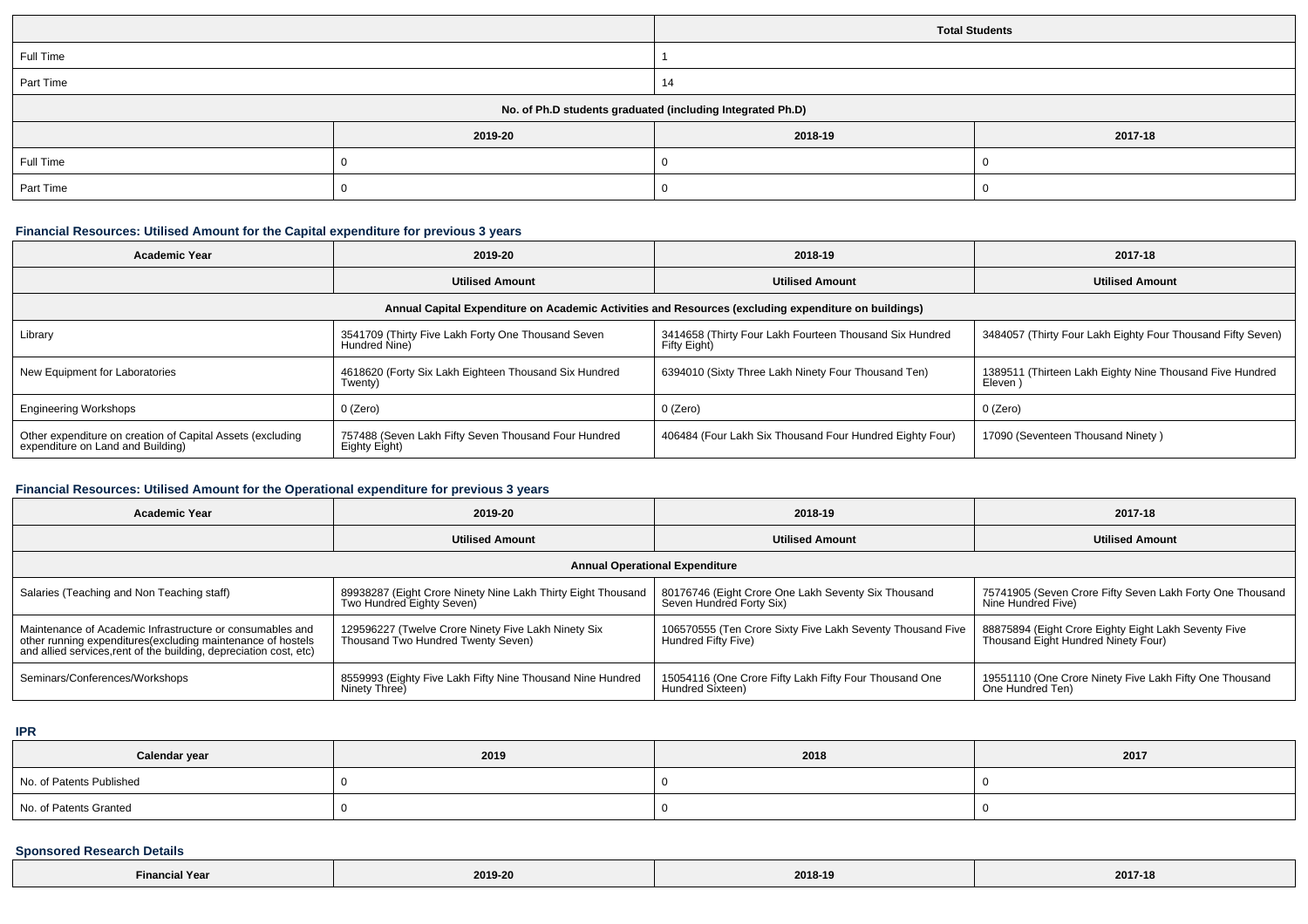| Total no. of Sponsored Projects          |                        |           |      |
|------------------------------------------|------------------------|-----------|------|
| Total no. of Funding Agencies            |                        |           |      |
| Total Amount Received (Amount in Rupees) | 150000                 | 300000    |      |
| Amount Received in Words                 | One Lac Fifty Thousand | Three Lac | Zero |

## **Consultancy Project Details**

| <b>Financial Year</b>                    | 2019-20 | 2018-19 | 2017-18 |  |  |
|------------------------------------------|---------|---------|---------|--|--|
| Total no. of Consultancy Projects        |         |         |         |  |  |
| Total no. of Client Organizations        |         |         |         |  |  |
| Total Amount Received (Amount in Rupees) |         |         |         |  |  |
| Amount Received in Words                 | Zero    | Zero    | Zero    |  |  |

## **Executive Development Program/Management Development Programs**

| <b>Financial Year</b>                                                             | 2019-20               | 2018-19 | 2017-18                       |  |  |
|-----------------------------------------------------------------------------------|-----------------------|---------|-------------------------------|--|--|
| Total no. of Executive Development Programs/ Management<br>Development Programs   |                       |         |                               |  |  |
| Total no. of Participants                                                         |                       | 38      | 20                            |  |  |
| Total Annual Earnings (Amount in Rupees)(Excluding Lodging<br>& Boarding Charges) | 93000                 | 100000  | 12020                         |  |  |
| Total Annual Earnings in Words                                                    | Ninety Three Thousand | One Lac | <b>Twelve Thousand Twenty</b> |  |  |

## **PCS Facilities: Facilities of physically challenged students**

| 1. Do your institution buildings have Lifts/Ramps?                                                                                                        | Yes, more than 80% of the buildings |
|-----------------------------------------------------------------------------------------------------------------------------------------------------------|-------------------------------------|
| 2. Do your institution have provision for walking aids, includingwheelchairs and transportation from one building to another for<br>handicapped students? | Yes                                 |
| 3. Do your institution buildings have specially designed toilets for handicapped students?                                                                | Yes, more than 60% of the buildings |

#### **Accreditation**

### **NBA Accreditation**

| d NBA Accreditation?<br>$\overline{\phantom{a}}$<br>institute<br>nave a<br>∵vall⊾<br>. | ו אר |
|----------------------------------------------------------------------------------------|------|
|                                                                                        |      |

#### **NAAC Accreditation**

| <sup>1</sup> Does vour institute have a valid NAAC Accreditation? | . NC |
|-------------------------------------------------------------------|------|
|-------------------------------------------------------------------|------|

### **Faculty Details**

| Srno | Name | Age | Designation | Gender | Qualification | Experience (In<br>Months) | <b>Is Associated</b><br><b>Last Year</b> | Currently<br>working with<br>institution? | Joining Date | <b>Leaving Date</b> | <b>Association type</b> |
|------|------|-----|-------------|--------|---------------|---------------------------|------------------------------------------|-------------------------------------------|--------------|---------------------|-------------------------|
|      |      |     |             |        |               |                           |                                          |                                           |              |                     |                         |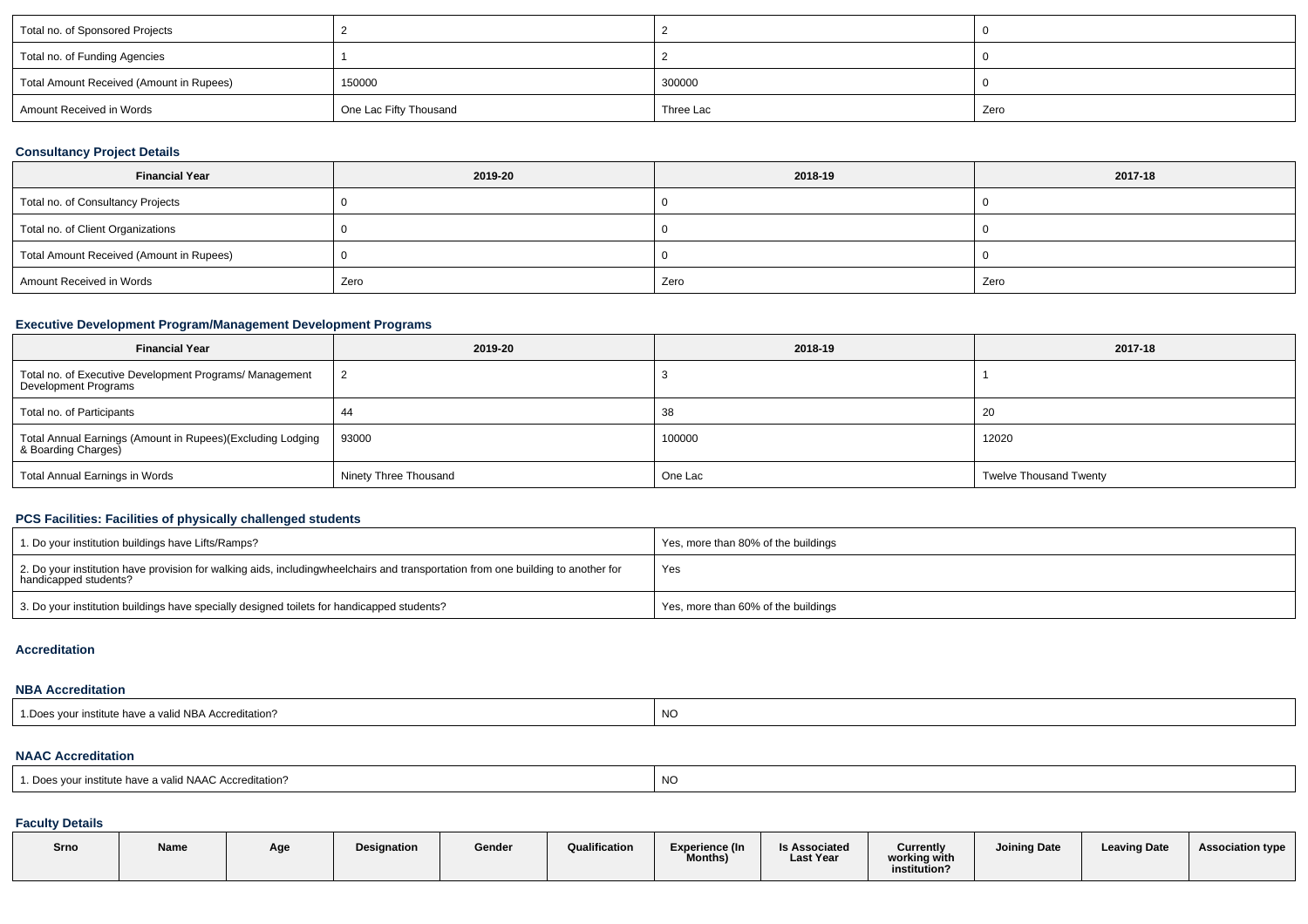|                | Ashish Mahendra               | 27 | Assistant<br>Professor                              | Male   | <b>NET</b> | 3                | No  | Yes | 04-08-2020 | $\overline{\phantom{a}}$ | Regular                |
|----------------|-------------------------------|----|-----------------------------------------------------|--------|------------|------------------|-----|-----|------------|--------------------------|------------------------|
| $\overline{2}$ | Divneet Kaur                  | 26 | Assistant<br>Professor                              | Female | <b>NET</b> | 37               | No  | Yes | 04-01-2021 | $\overline{\phantom{a}}$ | Regular                |
| 3              | Dr Ankita Dwivedi             | 36 | Assistant<br>Professor                              | Female | Ph.D       | 3                | No  | Yes | 04-08-2020 | $\sim$                   | Regular                |
| 4              | Dr Ashulekha<br>Gupta         | 47 | Assistant<br>Professor                              | Female | Ph.D       | 216              | Yes | No  | 01-07-2013 | 04-09-2020               | Regular                |
| 5              | Dr Farheen<br>Mujeeb Khan     | 34 | Assistant<br>Professor                              | Female | Ph.D       | 48               | Yes | No  | 18-07-2019 | 31-12-2020               | Regular                |
| 6              | Dr Gargi Pant<br>Shukla       | 33 | Assistant<br>Professor                              | Female | Ph.D       | 132              | Yes | No  | 01-07-2016 | 07-02-2020               | Regular                |
| $\overline{7}$ | Dr Gautam Sinha               | 66 | Dean / Principal /<br>Director / Vice<br>Chancellor | Male   | Ph.D       | 516              | Yes | Yes | 15-05-2019 |                          | Regular                |
| 8              | Dr Himanshu<br>Mahobia        | 42 | Assistant<br>Professor                              | Male   | Ph.D       | 192              | Yes | Yes | 06-01-2014 | --                       | Regular                |
| 9              | Dr K Ajay Singh               | 50 | Professor                                           | Male   | Ph.D       | 348              | Yes | No  | 10-04-2015 | 12-09-2020               | Regular                |
| 10             | Dr Kalyani<br>Rangarajan      | 67 | Dean / Principal /<br>Director / Vice<br>Chancellor | Female | Ph.D       | 420              | Yes | Yes | 18-01-2019 |                          | Regular                |
| 11             | Dr Laxmi Negi                 | 36 | Assistant<br>Professor                              | Female | Ph.D       | 132              | Yes | No  | 01-08-2019 | 30-06-2020               | Regular                |
| 12             | Dr Manisha<br>Dhiman          | 34 | Assistant<br>Professor                              | Female | Ph.D       | 60               | Yes | Yes | 01-08-2019 | ٠.                       | Regular                |
| 13             | Dr Mohita Anand<br>Sharma     | 39 | Assistant<br>Professor                              | Female | Ph.D       | 144              | Yes | Yes | 03-10-2017 | $\ddotsc$                | Regular                |
| 14             | Dr Namrata<br>Prakash         | 51 | Assistant<br>Professor                              | Female | Ph.D       | 180              | Yes | No  | 01-07-2013 | 31-12-2019               | Regular                |
| 15             | Dr Nishant Dublish            | 34 | Assistant<br>Professor                              | Male   | Ph.D       | 122              | No  | Yes | 02-11-2020 | $\overline{\phantom{a}}$ | Regular                |
| 16             | Dr Pankaj Misra               | 42 | Assistant<br>Professor                              | Male   | Ph.D       | 180              | No  | Yes | 04-08-2020 | $\sim$                   | Regular                |
| 17             | Dr Parshuram G<br>Dangwal     | 57 | Assistant<br>Professor                              | Male   | Ph.D       | 408              | Yes | Yes | 15-04-2013 | $\sim$                   | Regular                |
| 18             | Dr Pooja Rani                 | 34 | Assistant<br>Professor                              | Female | Ph.D       | 84               | Yes | No  | 14-10-2019 | 30-06-2020               | Regular                |
| 19             | Dr Priyanka<br>Chopra         | 38 | Assistant<br>Professor                              | Female | Ph.D       | 168              | No  | Yes | 01-01-2021 |                          | Regular                |
| 20             | Dr Rakesh Kumar<br>Dhar Dubey | 43 | Assistant<br>Professor                              | Male   | Ph.D       | 228              | Yes | Yes | 26-08-2015 | $\ddotsc$                | Regular                |
| 21             | Dr Shagun Tyagi               | 27 | Assistant<br>Professor                              | Female | Ph.D       | $\boldsymbol{9}$ | Yes | No  | 12-09-2019 | 30-06-2020               | Adhoc /<br>Contractual |
| 22             | Dr Swati Bisht                | 40 | Professor                                           | Female | Ph.D       | 204              | Yes | Yes | 01-07-2013 | $\ddotsc$                | Regular                |
| 23             | Dr Tarak Nath<br>Shaw         | 68 | Associate<br>Professor                              | Male   | Ph.D       | 372              | Yes | No  | 05-10-2015 | 30-06-2020               | Adhoc /<br>Contractual |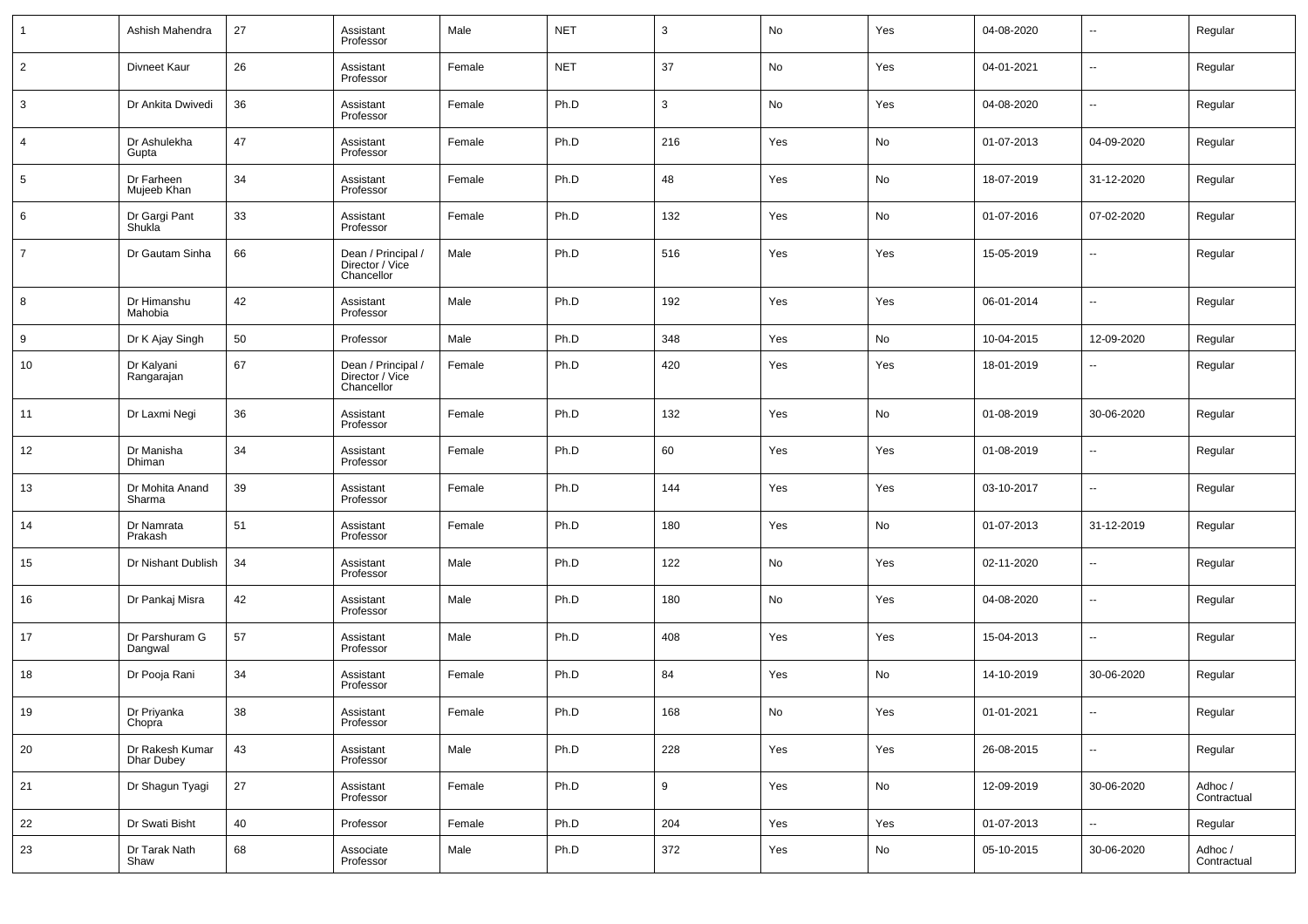| 24 | Dr Tripti Sharma                   | 45 | Associate<br>Professor | Female | Ph.D        | 228 | Yes | Yes           | 16-07-2018 | $\overline{\phantom{a}}$ | Regular                |
|----|------------------------------------|----|------------------------|--------|-------------|-----|-----|---------------|------------|--------------------------|------------------------|
| 25 | Dr Vandana Singh                   | 35 | Assistant<br>Professor | Female | Ph.D        | 15  | No  | Yes           | 01-09-2020 | $\sim$                   | Regular                |
| 26 | Harleen Kaur                       | 31 | Assistant<br>Professor | Female | <b>NET</b>  | 96  | Yes | No            | 19-11-2018 | 07-07-2020               | Regular                |
| 27 | Loveraj Takru                      | 69 | Professor              | Male   | <b>PGDM</b> | 547 | Yes | No            | 19-08-2019 | 09-05-2020               | Adhoc /<br>Contractual |
| 28 | Ms Yuvika Gupta                    | 38 | Assistant<br>Professor | Female | <b>NET</b>  | 132 | Yes | Yes           | 01-04-2016 | $\overline{\phantom{a}}$ | Regular                |
| 29 | Nishant<br>Chaturvedi              | 32 | Assistant<br>Professor | Male   | <b>NET</b>  | 54  | No  | Yes           | 04-08-2020 | $\sim$                   | Regular                |
| 30 | <b>Prashant Pandey</b>             | 31 | Assistant<br>Professor | Male   | Ph.D        | 3   | No  | Yes           | 04-08-2020 | $\sim$                   | Regular                |
| 31 | Preeti Sonker                      | 30 | Assistant<br>Professor | Female | <b>NET</b>  | 96  | Yes | No            | 16-08-2018 | 30-09-2020               | Regular                |
| 32 | Raghav Upadhyai                    | 42 | Assistant<br>Professor | Male   | <b>NET</b>  | 240 | Yes | Yes           | 05-04-2013 | $\sim$                   | Regular                |
| 33 | Sandeep <sub>M</sub><br>Khanwalker | 60 | Professor              | Male   | MBA         | 456 | Yes | No            | 23-10-2017 | 30-04-2020               | Adhoc /<br>Contractual |
| 34 | Sharad Krishna                     | 64 | Professor              | Male   | <b>PGDM</b> | 504 | Yes | No            | 17-07-2017 | 30-06-2020               | Adhoc /<br>Contractual |
| 35 | Shikha Saraswat                    | 39 | Assistant<br>Professor | Female | <b>MCA</b>  | 156 | Yes | Yes           | 01-07-2013 | $\overline{\phantom{a}}$ | Regular                |
| 36 | Sneha Badola                       | 30 | Assistant<br>Professor | Female | <b>NET</b>  | 120 | Yes | Yes           | 16-07-2016 | $\sim$                   | Regular                |
| 37 | Dr Sushil Kumar<br>Gupta           | 42 | Assistant<br>Professor | Male   | Ph.D        | 179 | Yes | No            | 17-01-2020 | 30-12-2020               | Regular                |
| 38 | Dr T Rangarajan                    | 70 | Professor              | Male   | Ph.D        | 162 | Yes | No            | 23-07-2019 | 09-05-2020               | Adhoc /<br>Contractual |
| 39 | Dr Tanuja Gour                     | 34 | Assistant<br>Professor | Female | Ph.D        | 59  | Yes | Yes           | 17-02-2020 | $\overline{\phantom{a}}$ | Regular                |
| 40 | Vijay Kumar<br>Sharma              | 33 | Assistant<br>Professor | Male   | <b>NET</b>  | 120 | Yes | Yes           | 10-07-2017 | --                       | Regular                |
| 41 | Vishok Kumar<br>Singh              | 38 | Assistant<br>Professor | Male   | M.Tech      | 168 | Yes | Yes           | 01-07-2013 | $\sim$                   | Regular                |
| 42 | Ziya Batul Rizvi                   | 30 | Assistant<br>Professor | Female | <b>NET</b>  | 45  | Yes | Yes           | 02-02-2020 | $\overline{\phantom{a}}$ | Regular                |
| 43 | Alankar Upadhyay                   | 29 | Assistant<br>Professor | Male   | <b>NET</b>  | 48  | Yes | $\mathsf{No}$ | 16-08-2019 | 17-01-2020               | Regular                |
| 44 | Amit Singh                         | 44 | Associate<br>Professor | Male   | <b>NET</b>  | 124 | No  | Yes           | 18-01-2021 | $\overline{\phantom{a}}$ | Regular                |
| 45 | Anand Singh                        | 25 | Assistant<br>Professor | Male   | <b>NET</b>  | 48  | Yes | No            | 19-08-2019 | 04-08-2020               | Regular                |
| 46 | Arnisha Ashraf                     | 27 | Assistant<br>Professor | Female | <b>NET</b>  | 24  | Yes | Yes           | 21-08-2018 | $\sim$                   | Regular                |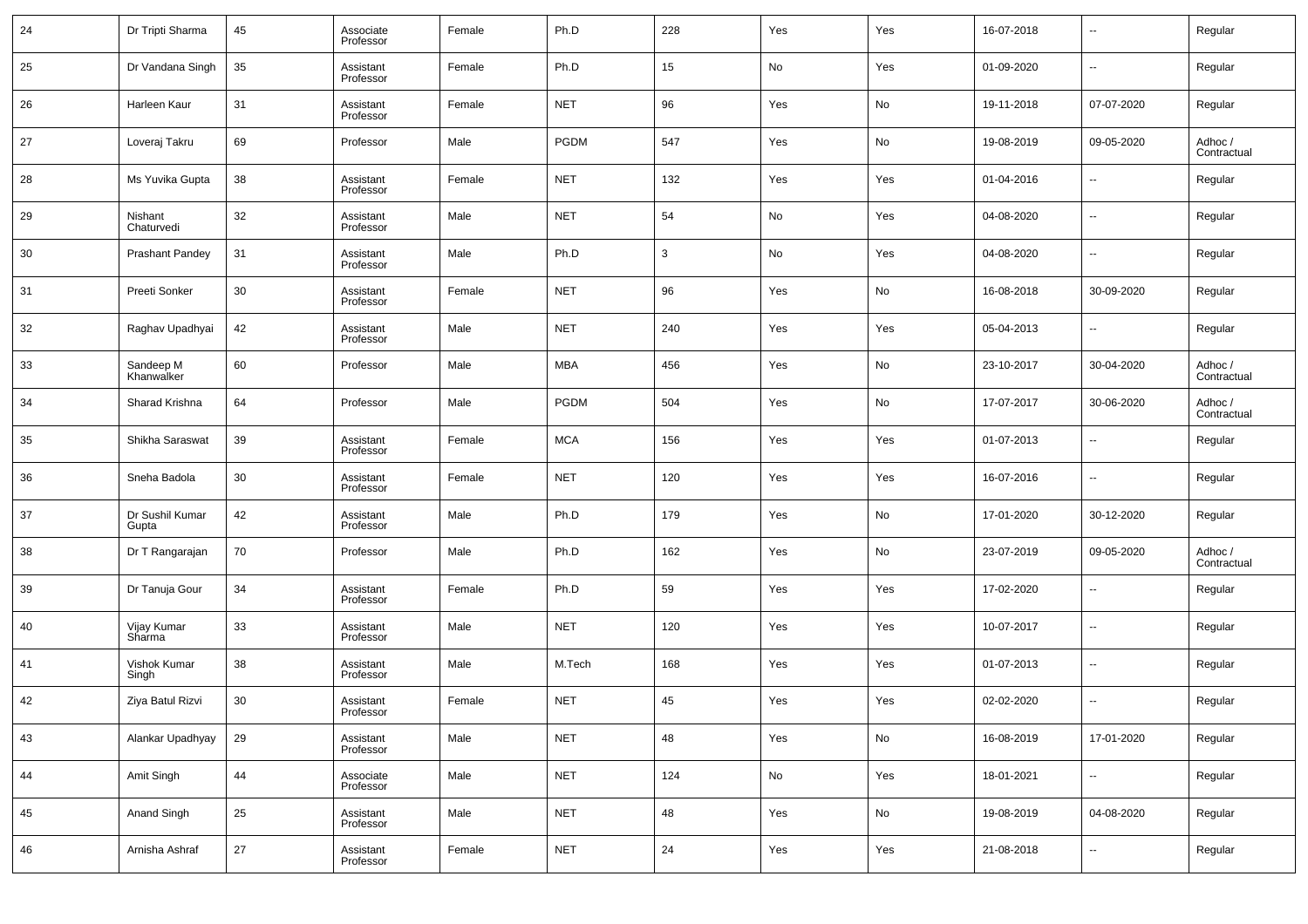| 47 | Arpit Jain                    | 28 | Assistant<br>Professor | Male   | <b>NET</b> | 24  | Yes                          | No  | 21-01-2019 | 18-12-2019               | Regular                |
|----|-------------------------------|----|------------------------|--------|------------|-----|------------------------------|-----|------------|--------------------------|------------------------|
| 48 | Ayushi Bisht                  | 28 | Assistant<br>Professor | Female | <b>NET</b> | 12  | No                           | Yes | 04-08-2020 | $\ddotsc$                | Regular                |
| 49 | Dr Amit Adlakha               | 45 | Professor              | Male   | Ph.D       | 240 | Yes                          | Yes | 01-12-2012 | $\overline{\phantom{a}}$ | Regular                |
| 50 | Dr Gaurav Chopra              | 36 | Assistant<br>Professor | Male   | Ph.D       | 72  | Yes                          | Yes | 11-01-2018 | $\overline{\phantom{a}}$ | Regular                |
| 51 | Dr Ravikesh<br>Srivastava     | 57 | Professor              | Male   | Ph.D       | 348 | Yes                          | Yes | 16-01-2019 | ۰.                       | Regular                |
| 52 | Dr Sarita Singh               | 45 | Assistant<br>Professor | Female | Ph.D       | 168 | Yes                          | No  | 01-08-2013 | 11-03-2020               | Regular                |
| 53 | Dr Shalini<br>Kandpall        | 31 | Assistant<br>Professor | Female | Ph.D       | 96  | Yes                          | Yes | 23-07-2019 | $\overline{\phantom{a}}$ | Regular                |
| 54 | Dr Shalini Singh              | 34 | Assistant<br>Professor | Female | Ph.D       | 120 | Yes                          | Yes | 03-07-2017 | ۰.                       | Regular                |
| 55 | Dr Shikha Rana                | 36 | Assistant<br>Professor | Female | Ph.D       | 120 | Yes                          | Yes | 15-06-2017 | $\overline{\phantom{a}}$ | Regular                |
| 56 | Dr Shoaib<br>Mohammad         | 38 | Assistant<br>Professor | Male   | Ph.D       | 132 | Yes                          | Yes | 15-08-2018 | ۰.                       | Regular                |
| 57 | Dr Vivek Pathak               | 43 | Assistant<br>Professor | Male   | Ph.D       | 91  | Yes                          | Yes | 15-06-2017 | ۰.                       | Regular                |
| 58 | Garima Trivedi                | 34 | Assistant<br>Professor | Female | <b>NET</b> | 72  | Yes                          | Yes | 20-07-2018 | ۰.                       | Regular                |
| 59 | Dr Gurdip Singh               | 71 | Professor              | Male   | Ph.D       | 444 | Yes                          | Yes | 15-11-2018 | $\overline{\phantom{a}}$ | Adhoc /<br>Contractual |
| 60 | Hardik Kailash<br>Daga        | 27 | Assistant<br>Professor | Male   | <b>NET</b> | 10  | $\operatorname{\mathsf{No}}$ | Yes | 04-08-2020 | $\overline{\phantom{a}}$ | Regular                |
| 61 | Harsh Kumar                   | 28 | Assistant<br>Professor | Male   | <b>NET</b> | 12  | Yes                          | Yes | 16-03-2020 | ۰.                       | Regular                |
| 62 | Harshit Agarwal               | 39 | Assistant<br>Professor | Male   | <b>NET</b> | 168 | Yes                          | No  | 03-01-2014 | 23-12-2019               | Regular                |
| 63 | Kajal Choudhary               | 25 | Assistant<br>Professor | Female | <b>NET</b> | 9   | No                           | Yes | 04-08-2020 | $\overline{\phantom{a}}$ | Regular                |
| 64 | Maryanka                      | 25 | Assistant<br>Professor | Female | <b>NET</b> | 17  | Yes                          | Yes | 02-03-2020 | ۰.                       | Regular                |
| 65 | Neha Singh                    | 27 | Assistant<br>Professor | Female | <b>NET</b> | 15  | Yes                          | No  | 02-09-2019 | 23-05-2020               | Regular                |
| 66 | Nikunj Singh<br>Yadav         | 36 | Assistant<br>Professor | Male   | <b>NET</b> | 126 | Yes                          | Yes | 05-06-2017 | ۰.                       | Regular                |
| 67 | Punam Kumari<br><b>Bhagat</b> | 36 | Assistant<br>Professor | Female | <b>NET</b> | 64  | Yes                          | Yes | 01-02-2020 | $\overline{\phantom{a}}$ | Regular                |
| 68 | Dr Ram Niwas<br>Sharma        | 68 | Professor              | Male   | Ph.D       | 432 | Yes                          | Yes | 25-01-2019 | ۰.                       | Adhoc /<br>Contractual |
| 69 | Sakshee Sharma                | 29 | Assistant<br>Professor | Female | <b>NET</b> | 24  | Yes                          | Yes | 05-10-2019 | $\overline{\phantom{a}}$ | Regular                |
| 70 | Sarita                        | 27 | Assistant<br>Professor | Female | <b>NET</b> | 21  | No                           | Yes | 18-01-2021 | $\overline{\phantom{a}}$ | Regular                |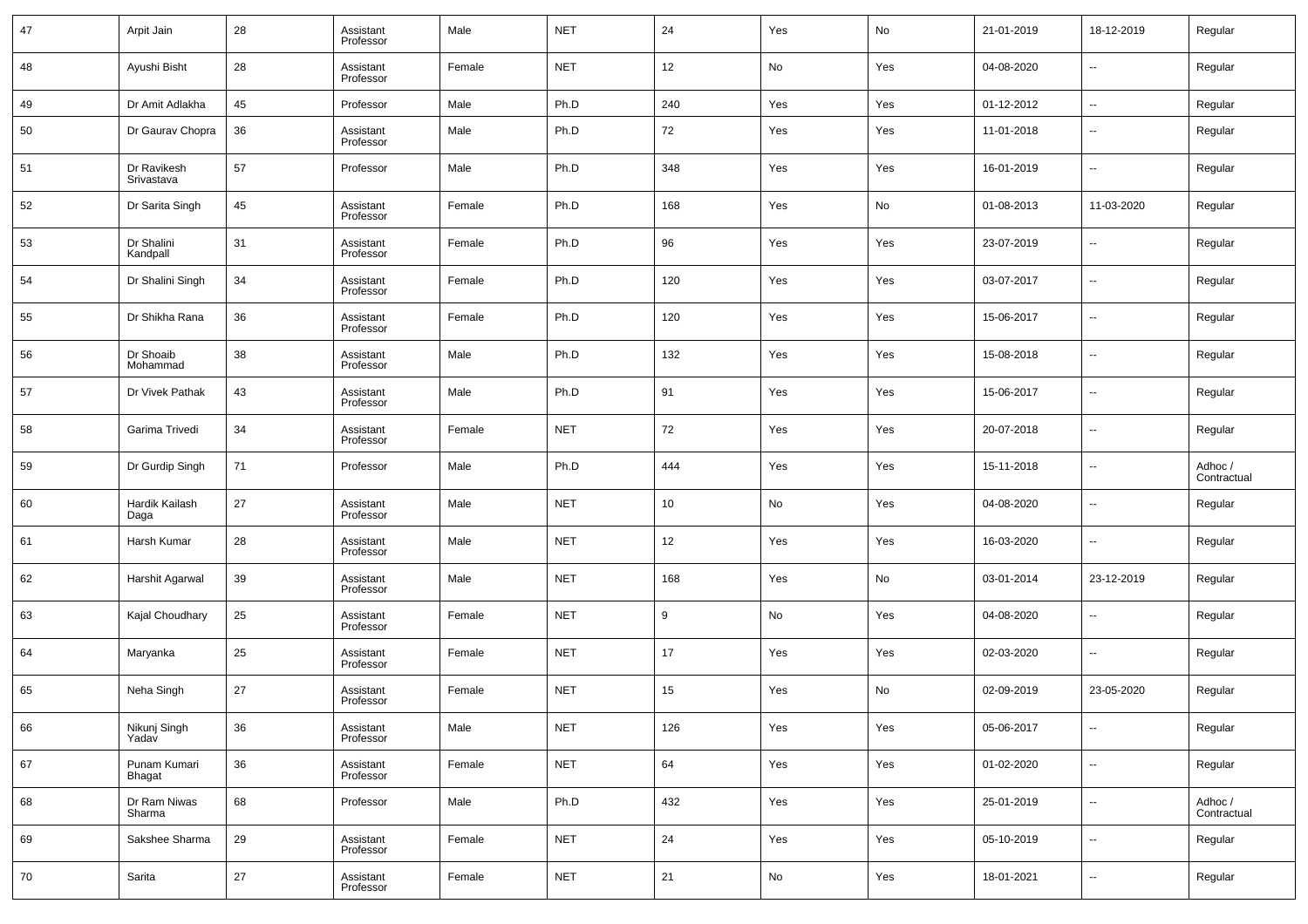| 71 | Shalini Bahuguna<br>Bachheti | 41 | Assistant<br>Professor | Female | LLM                                                       | 180 | Yes | No  | 10-08-2018 | 30-05-2020               | Regular                |
|----|------------------------------|----|------------------------|--------|-----------------------------------------------------------|-----|-----|-----|------------|--------------------------|------------------------|
| 72 | Shalini Saxena               | 37 | Assistant<br>Professor | Female | <b>NET</b>                                                | 180 | Yes | Yes | 01-02-2013 | $\overline{\phantom{a}}$ | Regular                |
| 73 | Shekhar Kumar                | 28 | Assistant<br>Professor | Male   | <b>NET</b>                                                | 16  | Yes | No  | 16-08-2019 | 13-02-2020               | Regular                |
| 74 | Dr Garima                    | 32 | Assistant<br>Professor | Female | Ph.D                                                      | 72  | Yes | Yes | 21-10-2019 | $\overline{\phantom{a}}$ | Regular                |
| 75 | Dr Sushil Rai                | 44 | Assistant<br>Professor | Male   | Ph.D                                                      | 180 | Yes | Yes | 02-02-2015 | $\overline{\phantom{a}}$ | Regular                |
| 76 | Neha Vatsal                  | 32 | Assistant<br>Professor | Female | <b>NET</b>                                                | 108 | Yes | No  | 07-10-2013 | 31-03-2020               | Regular                |
| 77 | Anwesha Sen<br>Majumdar      | 30 | Assistant<br>Professor | Female | <b>NET</b>                                                | 90  | Yes | Yes | 01-07-2017 | $\overline{\phantom{a}}$ | Regular                |
| 78 | K Nungshithoibi<br>Singha    | 36 | Assistant<br>Professor | Female | <b>NET</b>                                                | 108 | Yes | Yes | 10-01-2014 | $\overline{\phantom{a}}$ | Regular                |
| 79 | Aditya Kumar<br>Shukla       | 32 | Assistant<br>Professor | Male   | <b>NET</b>                                                | 120 | Yes | No  | 03-10-2019 | 30-01-2021               | Regular                |
| 80 | Sakshi Negi                  | 30 | Assistant<br>Professor | Female | <b>NET</b>                                                | 30  | Yes | No  | 14-10-2019 | 30-11-2019               | Regular                |
| 81 | Sakshi Tiwari                | 26 | Assistant<br>Professor | Female | <b>NET</b>                                                | 50  | Yes | Yes | 07-02-2017 | $\overline{\phantom{a}}$ | Regular                |
| 82 | Seema Shukla                 | 38 | Assistant<br>Professor | Female | <b>NET</b>                                                | 168 | Yes | Yes | 02-01-2017 | $\overline{\phantom{a}}$ | Regular                |
| 83 | Varsha Sisodia               | 35 | Assistant<br>Professor | Female | <b>NET</b>                                                | 48  | Yes | Yes | 01-06-2017 | $\overline{\phantom{a}}$ | Regular                |
| 84 | Dr Vinay Rana                | 46 | Professor              | Male   | Ph.D                                                      | 312 | Yes | Yes | 13-01-2018 | $\overline{\phantom{a}}$ | Regular                |
| 85 | Rahul Tiwar                  | 36 | Assistant<br>Professor | Male   | MHM(Hotel<br>MGMT)                                        | 132 | Yes | Yes | 09-04-2018 | $\overline{\phantom{a}}$ | Regular                |
| 86 | Amit Tariyal                 | 39 | Assistant<br>Professor | Male   | <b>NET</b>                                                | 168 | Yes | Yes | 18-06-2018 | $\overline{\phantom{a}}$ | Regular                |
| 87 | Abhay Chamoli                | 36 | Assistant<br>Professor | Female | MHM(Hotel<br>MGMT)                                        | 168 | Yes | Yes | 08-08-2018 | $\overline{\phantom{a}}$ | Regular                |
| 88 | Kavita Rawat                 | 29 | Assistant<br>Professor | Female | M.Sc.(HTM)                                                | 72  | Yes | No  | 10-08-2019 | 05-08-2020               | Regular                |
| 89 | Dr Divya Saksena             | 62 | Professor              | Female | Ph.D                                                      | 216 | Yes | No  | 23-08-2018 | 09-11-2020               | Regular                |
| 90 | Vaishali Suyal               | 26 | Assistant<br>Professor | Female | <b>SET</b>                                                | 38  | Yes | Yes | 28-08-2019 | $\overline{\phantom{a}}$ | Regular                |
| 91 | Dr Seema Madhok              | 45 | Lecturer               | Female | Ph.D                                                      | 240 | Yes | No  | 18-07-2019 | 30-06-2020               | Adhoc /<br>Contractual |
| 92 | Dr Shraddha<br>Tripathi      | 32 | Assistant<br>Professor | Female | Ph.D                                                      | 120 | Yes | Yes | 03-10-2019 | $\sim$                   | Regular                |
| 93 | <b>Ankit Bisht</b>           | 33 | Assistant<br>Professor | Male   | M.Tech                                                    | 36  | Yes | No  | 24-07-2017 | 01-05-2020               | Adhoc /<br>Contractual |
| 94 | Neetu Malhotra               | 43 | Assistant<br>Professor | Female | MA(APR): M.A.<br>Advertising &<br><b>Public Relations</b> | 72  | Yes | No  | 04-01-2016 | 15-12-2020               | Adhoc /<br>Contractual |